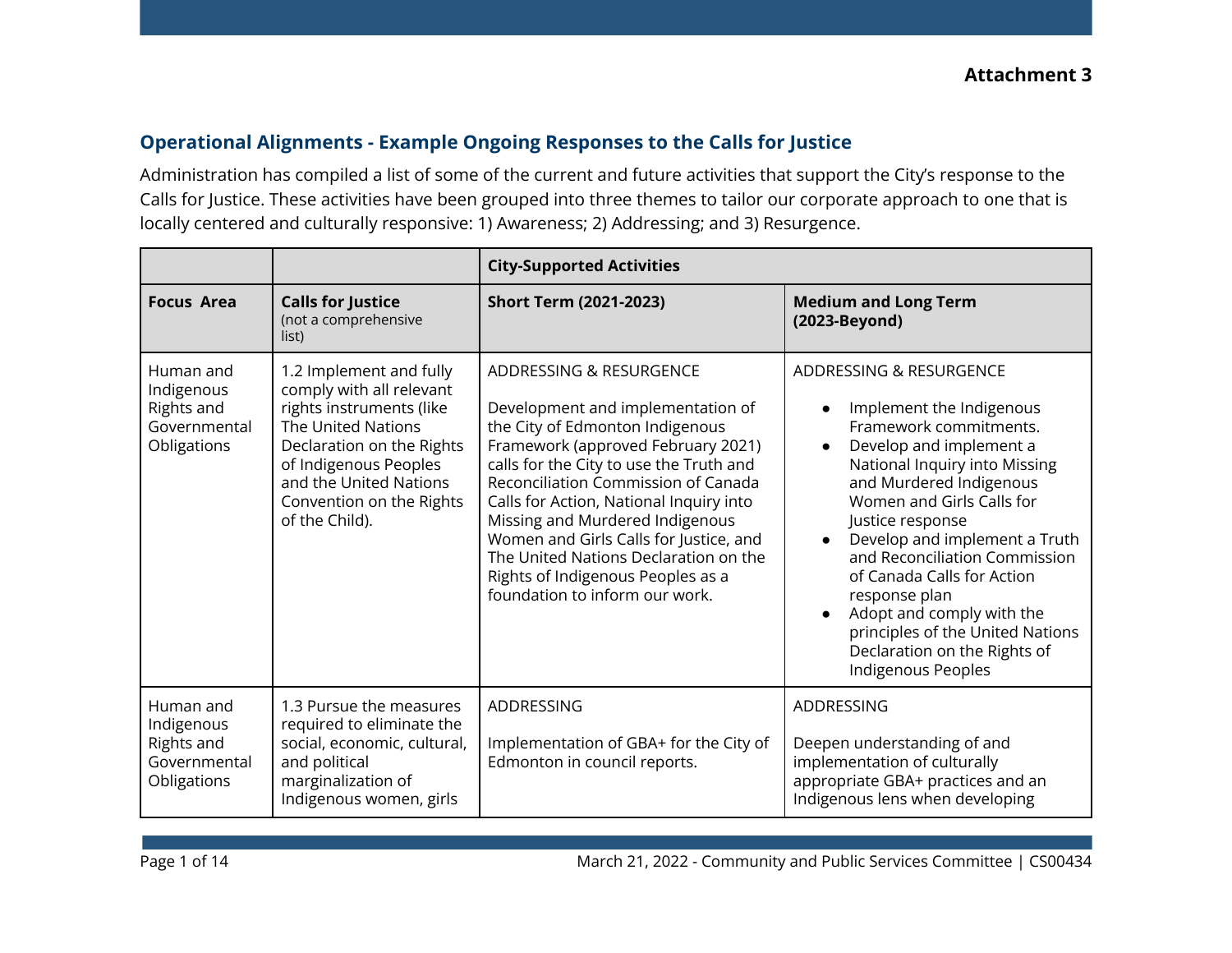|                                                                      | and 2SLGBTQQIA people<br>when developing budgets<br>and determining<br>priorities.                                                                                                                                                                                                                                                                                                                                                                                                                                    |                                                                                                                                                                                                                                                                                                                                                                                                                                                                         | reports, budgets, and project/program<br>evaluation.                                                                                                                                                                                                                                                                                                                                                                       |
|----------------------------------------------------------------------|-----------------------------------------------------------------------------------------------------------------------------------------------------------------------------------------------------------------------------------------------------------------------------------------------------------------------------------------------------------------------------------------------------------------------------------------------------------------------------------------------------------------------|-------------------------------------------------------------------------------------------------------------------------------------------------------------------------------------------------------------------------------------------------------------------------------------------------------------------------------------------------------------------------------------------------------------------------------------------------------------------------|----------------------------------------------------------------------------------------------------------------------------------------------------------------------------------------------------------------------------------------------------------------------------------------------------------------------------------------------------------------------------------------------------------------------------|
| Human and<br>Indigenous<br>Rights and<br>Governmental<br>Obligations | 1.6 Eliminate<br>jurisdictional gaps that<br>result in the denial of<br>services, or improperly<br>regulated and delivered<br>services, that address the<br>marginalization of, and<br>violence against,<br>Indigenous women, girls<br>and 2SLGBTQQIA people.                                                                                                                                                                                                                                                         | ADDRESSING<br>City of Edmonton works with<br>governmental and institutional<br>partners such as Edmonton Police<br>Service, Government of Canada,<br>Government of Alberta, and Indigenous<br>non-profit partners to address many<br>issues related to violence, poverty,<br>homelessness and housing, as well as<br>mental health and addictions.                                                                                                                      | ADDRESSING<br>Analyze where there are gaps in service<br>that may impact Indigenous women,<br>girls, and 2SLGBTQQIA people and find<br>opportunities to work across<br>jurisdictions towards beneficial<br>outcomes. Consider applying the<br>service first approach of Jordan's<br>Principle.                                                                                                                             |
| Self<br>Determination<br>and Self<br>Governance                      | 1.4 We call upon all<br>governments, and in<br>particular Indigenous<br>governments and<br>Indigenous representative<br>organizations, to take<br>urgent and special<br>measures to ensure that<br>Indigenous women, girls,<br>and 2SLGBTQQIA people<br>are represented in<br>governance and that their<br>political rights are<br>respected and upheld. We<br>call upon all governments<br>to equitably support and<br>promote the role of<br>Indigenous women, girls,<br>and 2SLGBTQQIA people<br>in governance and | <b>RESURGENCE</b><br>The City works with Indigenous<br>Elders/Matriarchs, women, girls and<br>2SLGBTQQIA to identify opportunities<br>that help reclaim traditional roles or to<br>share their individual and unique<br>strengths<br>Indigenous ward naming, Oliver<br>Community League renaming,<br>and Government Centre LRT<br>station renaming and others<br>Establishment and support for<br>the Indigenous Framework<br>Circle of Elders and Knowledge<br>Keepers | <b>RESURGENCE</b><br>Continue to work with and<br>support Indigenous<br>Elders/Matriarchs, women, girls<br>and 2SLGBTQQIA people,<br>including the Indigenous<br>Framework Circle of Elders<br>Develop, support, and fund<br>leadership, mentorship, and<br>professional growth<br>programming for Indigenous<br>women, girls, and 2SLGBTQQIA<br>people<br>Support and fund<br>intergenerational learning<br>opportunities |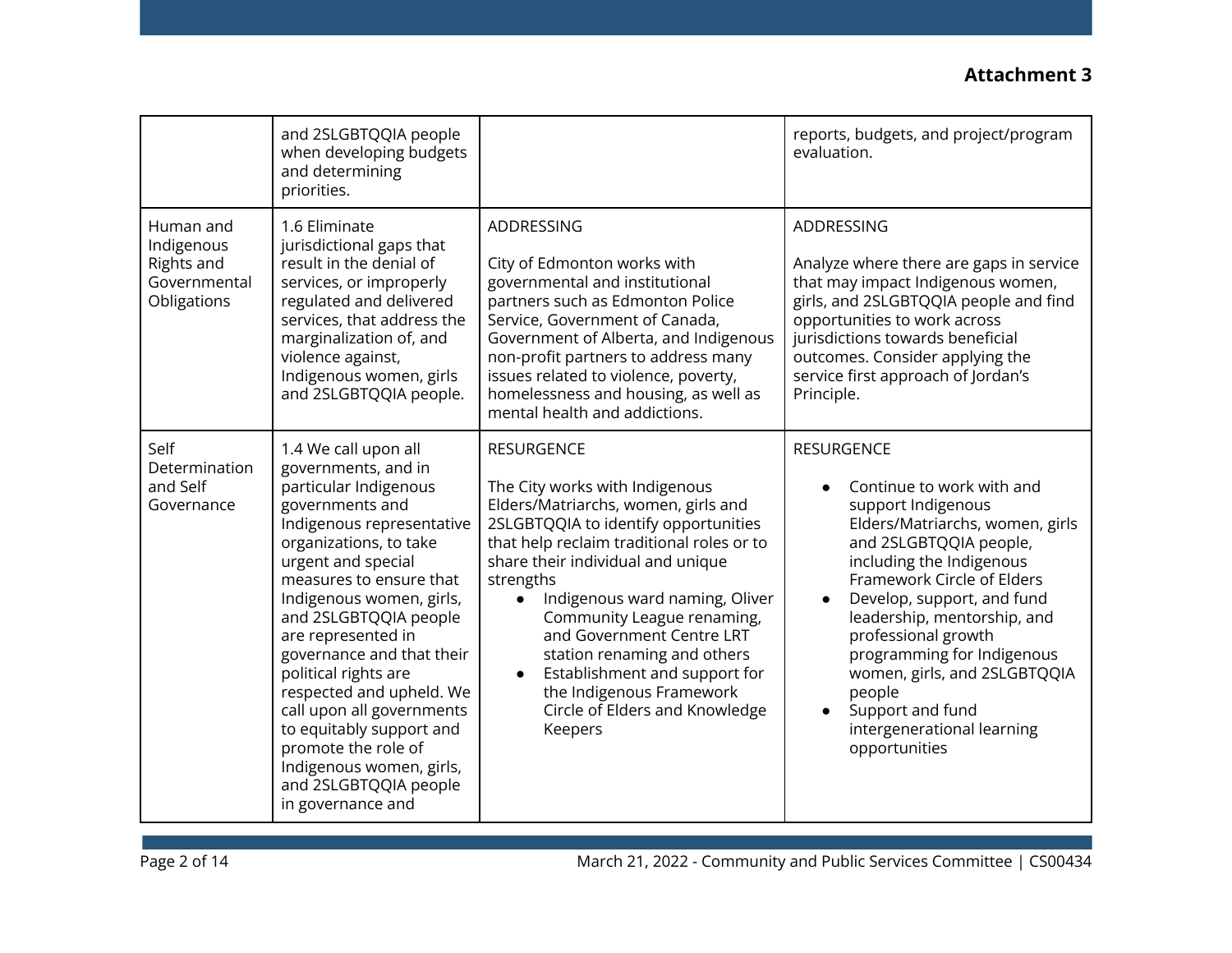|                            | leadership. These efforts<br>must include the<br>development of policies<br>and procedures to protect<br>Indigenous women, girls,<br>and 2SLGBTQQIA people<br>against sexism,<br>homophobia,<br>transphobia, and racism<br>within political life.                                                                                                  |                                                                                                                                                                                                                                                                                                                                                                                                                                                                                          |                                                                                                                                                                                                                                                                                                                                                                                                                                     |
|----------------------------|----------------------------------------------------------------------------------------------------------------------------------------------------------------------------------------------------------------------------------------------------------------------------------------------------------------------------------------------------|------------------------------------------------------------------------------------------------------------------------------------------------------------------------------------------------------------------------------------------------------------------------------------------------------------------------------------------------------------------------------------------------------------------------------------------------------------------------------------------|-------------------------------------------------------------------------------------------------------------------------------------------------------------------------------------------------------------------------------------------------------------------------------------------------------------------------------------------------------------------------------------------------------------------------------------|
| Calls for All<br>Canadians | 15.2 Decolonize by<br>learning the true history<br>of Canada and Indigenous<br>history in your local area.<br>Learn about and<br>celebrate Indigenous<br>Peoples' history, cultures,<br>pride, and diversity,<br>acknowledging the land<br>you live on and its<br>importance to local<br>Indigenous communities,<br>both historically and<br>today | AWARENESS<br>Support, funding, and attendance at<br>Indigenous Peoples History Month, Ben<br>Calf Robe Pow Wow, Edmonton<br>Indigenous Peoples Festival, National<br>Day for Truth and Reconciliation, Red<br>Dress Day, and Walk a Mile in a Ribbon<br>Skirt.<br>Indigenous Framework - Hosting panel<br>discussions, lunch and learn sessions,<br>and developing toolkits for city staff to<br>learn more about Indigenous histories<br>and cultures.<br>Indigenous Awareness Training | AWARENESS<br>Continued support for Indigenous<br>Peoples History Month, Edmonton<br>Indigenous Peoples Festival, National<br>Day for Truth and Reconciliation, and<br>enhance support for Red Dress Day and<br>Walk a Mile in a Ribbon Skirt.<br>Continued support for Indigenous<br>Framework Corporate Action Plan and<br>Departmental Indigenous Framework<br>Action Plans to provide education and<br>awareness for City staff. |
| Calls for All<br>Canadians | 15.7 Create time and<br>space for relationships<br>based on respect as<br>human beings,<br>supporting and<br>embracing differences<br>with kindness, love, and<br>respect. Learn about                                                                                                                                                             | <b>RESURGENCE</b><br>Indigenous Framework - Indigenous<br>Knowledge Transfer about wahigicicobi<br>/ wâhkôhtowin - Kinship Relationships<br>Indigenous Elders and Knowledge<br>Keepers invited to share in City<br>meetings, gatherings, speaker                                                                                                                                                                                                                                         | <b>RESURGENCE</b><br>Indigenous Framework Corporate<br>Action Plan and Departmental<br>Indigenous Framework Action Plans<br>Including development of:                                                                                                                                                                                                                                                                               |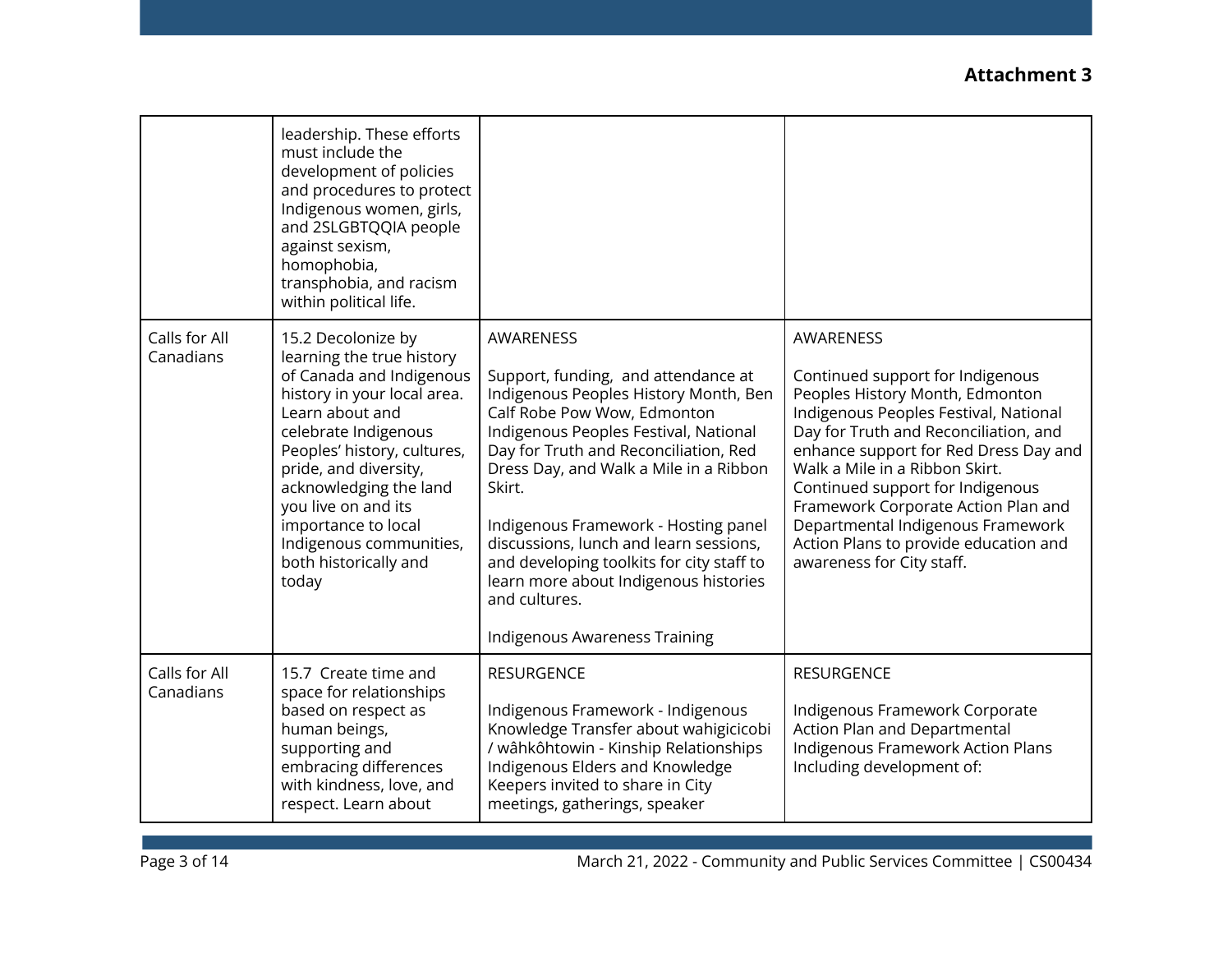| Indigenous principles of<br>relationship specific to<br>those Nations or<br>communities in your local<br>area and work, and put<br>them into practice in all of<br>your relationships with<br>Indigenous Peoples. | panels/discussions, presentations,<br>toolkit activities, and video series,<br>corporate community of practice to<br>educate staff about Indigenous<br>principles of relationship (kinship) and<br>put them into practice in living out the<br>4 Roles: Advocate, Connector, Partner<br>and Listener.<br>Indigenous Framework corporate and<br>departmental action plans, including:<br>An Indigenous guiding concept<br>(wahigicicobi and wahkohtowin)<br>for the City of Edmonton's<br>service to, and relationship<br>with, Indigenous Peoples on<br>this land and all living beings<br>The City plays a Connector role<br>to help facilitate this knowledge<br>transfer and hosts community<br>gatherings and check-ins<br>Review and update existing City<br>$\bullet$<br>of Edmonton training (GBA+,<br>Respectful Workplace, etc) with<br>content from an Indigenous<br>lens.<br>Complete GBA+ with specific<br>Indigenous lens on recruitment<br>and development programs.<br>Develop respectful learning<br>opportunities on how to work<br>with Indigenous people and | wahigicicobi / wâhkôhtowin -<br>Kinship Relationships<br>"Land learning" opportunities.<br>Land learning is defined as<br>using a relationship and<br>environmentally focused<br>approach to help reinforce<br>learning concepts. This may<br>include experiential land-based<br>activities,<br>environmentally-focused<br>content, or other content<br>related to physical space and<br>connection.<br>Indigenous Elders and<br>Knowledge Keepers invited to<br>share in City meetings,<br>gatherings, speaker<br>panels/discussions,<br>presentations, toolkit activities,<br>and video series to educate staff<br>about Indigenous principles of<br>relationship (kinship)<br>Indigenous Framework -<br>$\bullet$<br>Indigenous Knowledge Transfer |
|-------------------------------------------------------------------------------------------------------------------------------------------------------------------------------------------------------------------|---------------------------------------------------------------------------------------------------------------------------------------------------------------------------------------------------------------------------------------------------------------------------------------------------------------------------------------------------------------------------------------------------------------------------------------------------------------------------------------------------------------------------------------------------------------------------------------------------------------------------------------------------------------------------------------------------------------------------------------------------------------------------------------------------------------------------------------------------------------------------------------------------------------------------------------------------------------------------------------------------------------------------------------------------------------------------------|-------------------------------------------------------------------------------------------------------------------------------------------------------------------------------------------------------------------------------------------------------------------------------------------------------------------------------------------------------------------------------------------------------------------------------------------------------------------------------------------------------------------------------------------------------------------------------------------------------------------------------------------------------------------------------------------------------------------------------------------------------|
|-------------------------------------------------------------------------------------------------------------------------------------------------------------------------------------------------------------------|---------------------------------------------------------------------------------------------------------------------------------------------------------------------------------------------------------------------------------------------------------------------------------------------------------------------------------------------------------------------------------------------------------------------------------------------------------------------------------------------------------------------------------------------------------------------------------------------------------------------------------------------------------------------------------------------------------------------------------------------------------------------------------------------------------------------------------------------------------------------------------------------------------------------------------------------------------------------------------------------------------------------------------------------------------------------------------|-------------------------------------------------------------------------------------------------------------------------------------------------------------------------------------------------------------------------------------------------------------------------------------------------------------------------------------------------------------------------------------------------------------------------------------------------------------------------------------------------------------------------------------------------------------------------------------------------------------------------------------------------------------------------------------------------------------------------------------------------------|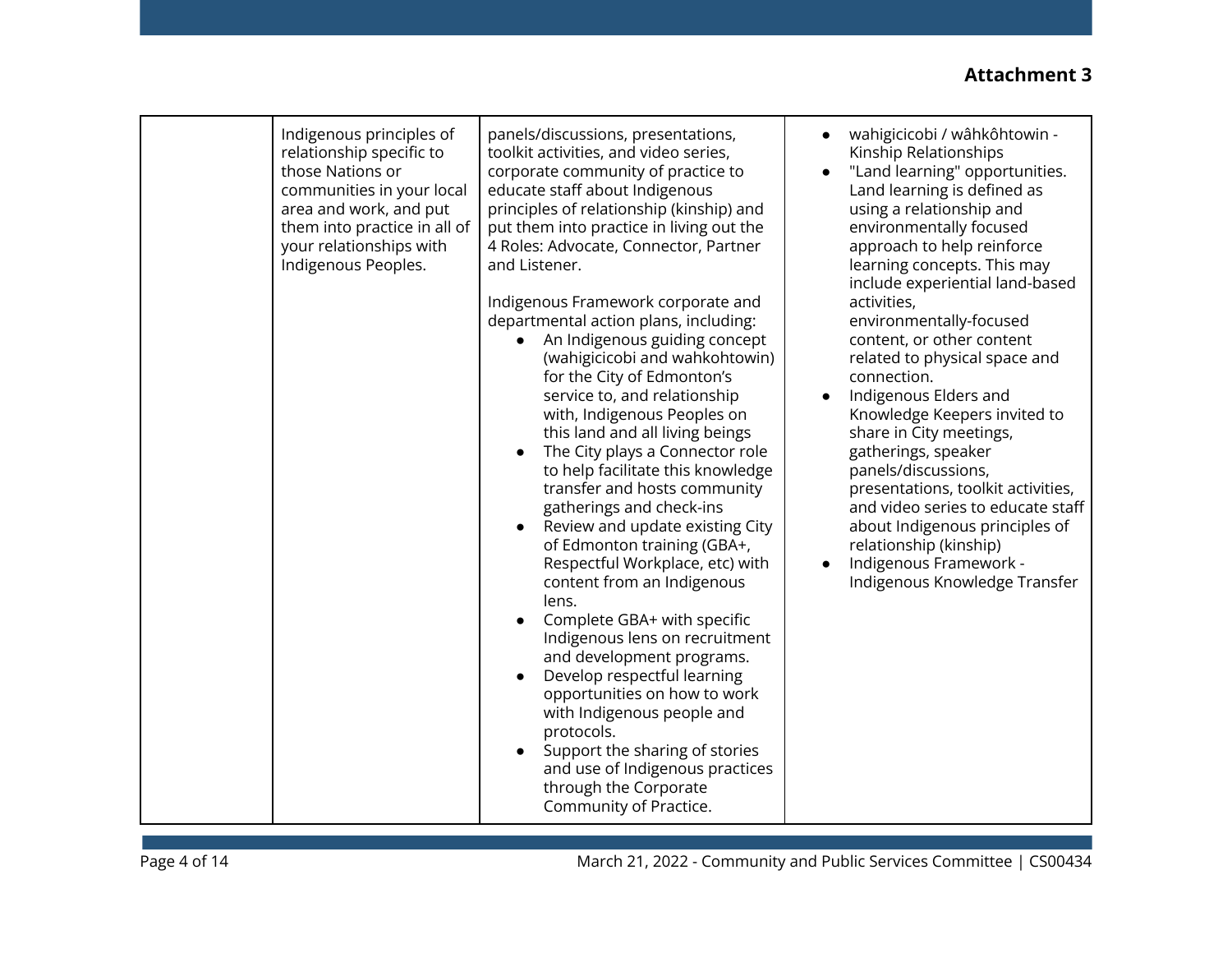|                                                                                            |                                                                                                                                                                                                                                                                                                                      | Begin learning about<br>Indigenous ways of thinking<br>and being (two-eyed seeing)<br>and explore how it might be<br>applied to future<br>decision-making                                                                                                                                                                                                                                                                                                                                                                                                                                                                                                                                                                                                                                                                                                          |                                                                                                                                                                                                                                                                                                                                                                                                                                   |
|--------------------------------------------------------------------------------------------|----------------------------------------------------------------------------------------------------------------------------------------------------------------------------------------------------------------------------------------------------------------------------------------------------------------------|--------------------------------------------------------------------------------------------------------------------------------------------------------------------------------------------------------------------------------------------------------------------------------------------------------------------------------------------------------------------------------------------------------------------------------------------------------------------------------------------------------------------------------------------------------------------------------------------------------------------------------------------------------------------------------------------------------------------------------------------------------------------------------------------------------------------------------------------------------------------|-----------------------------------------------------------------------------------------------------------------------------------------------------------------------------------------------------------------------------------------------------------------------------------------------------------------------------------------------------------------------------------------------------------------------------------|
| Human and<br>Indigenous<br>Rights and<br>Governmental<br>Obligations;<br>Human<br>Security | 1.5 Take all necessary<br>measures to prevent,<br>investigate, punish, and<br>compensate for violence<br>against Indigenous<br>women, girls and<br>2SLGBTQQIA people.                                                                                                                                                | ADDRESSING<br>Edmonton: Safe City<br><b>Edmonton Transit Service -</b><br>$\bullet$<br>transit safety & security project<br>Responding to Sexual<br>$\circ$<br>Violence training for city<br>service providers<br><b>ETS</b> recruitment<br>$\circ$<br>campaign GBA+ - transit<br>management &<br>operators<br><b>Transit Watch service</b><br>$\circ$<br>Trauma-informed approach to<br>sexual violence prosecutions<br>Bystander social marketing<br>$\bullet$<br>campaign<br>Indigenous-led justice response<br>model research<br>GBA+ analysis to planning of<br>$\bullet$<br>new infrastructure and parks -<br>Safety Audits of Infrastructure<br>from an Indigenous Lens<br>SafeCityYEG is a web-based<br>mapping tool<br>City social workers and<br><b>Edmonton Police Services work</b><br>in partnership to address issues<br>of community safety, and to | ADDRESSING<br>Address underfunding of Indigenous<br>organizations and inequities in funding<br>distribution<br>Support the delivery of<br>$\bullet$<br>programs and services by<br>Indigenous organizations,<br>including at the grassroots level                                                                                                                                                                                 |
|                                                                                            | 1.9 We call upon all<br>governments to develop<br>laws, policies, and public<br>education campaigns to<br>challenge the acceptance<br>and normalization of<br>violence.                                                                                                                                              |                                                                                                                                                                                                                                                                                                                                                                                                                                                                                                                                                                                                                                                                                                                                                                                                                                                                    | Safety training for women, girls, two<br>spirit and gender diverse peoples:<br>Self-defense training<br>Smartphone location tracking<br>$\bullet$<br>app safety training<br>Lateral violence                                                                                                                                                                                                                                      |
|                                                                                            | 4.7 We call upon all<br>governments to support<br>the establishment and<br>long-term sustainable<br>funding of Indigenous-led<br>low-barrier shelters, safe<br>spaces, transition homes,<br>second-stage housing,<br>and services for<br>Indigenous women, girls,<br>and 2SLGBTQQIA people<br>who are homeless, near |                                                                                                                                                                                                                                                                                                                                                                                                                                                                                                                                                                                                                                                                                                                                                                                                                                                                    | Indigenous-led shelters and second<br>stage / transition housing<br>Capital and core funding for<br>$\bullet$<br>Indigenous organizations to<br>lead the development and<br>delivery of infrastructure spaces<br>and housing projects, shelters<br>and safe houses that provide<br>culturally safe wrap-around<br>programs and services.<br>Spaces for Indigenous women,<br>girls, two spirit peoples to<br>gather for ceremonies |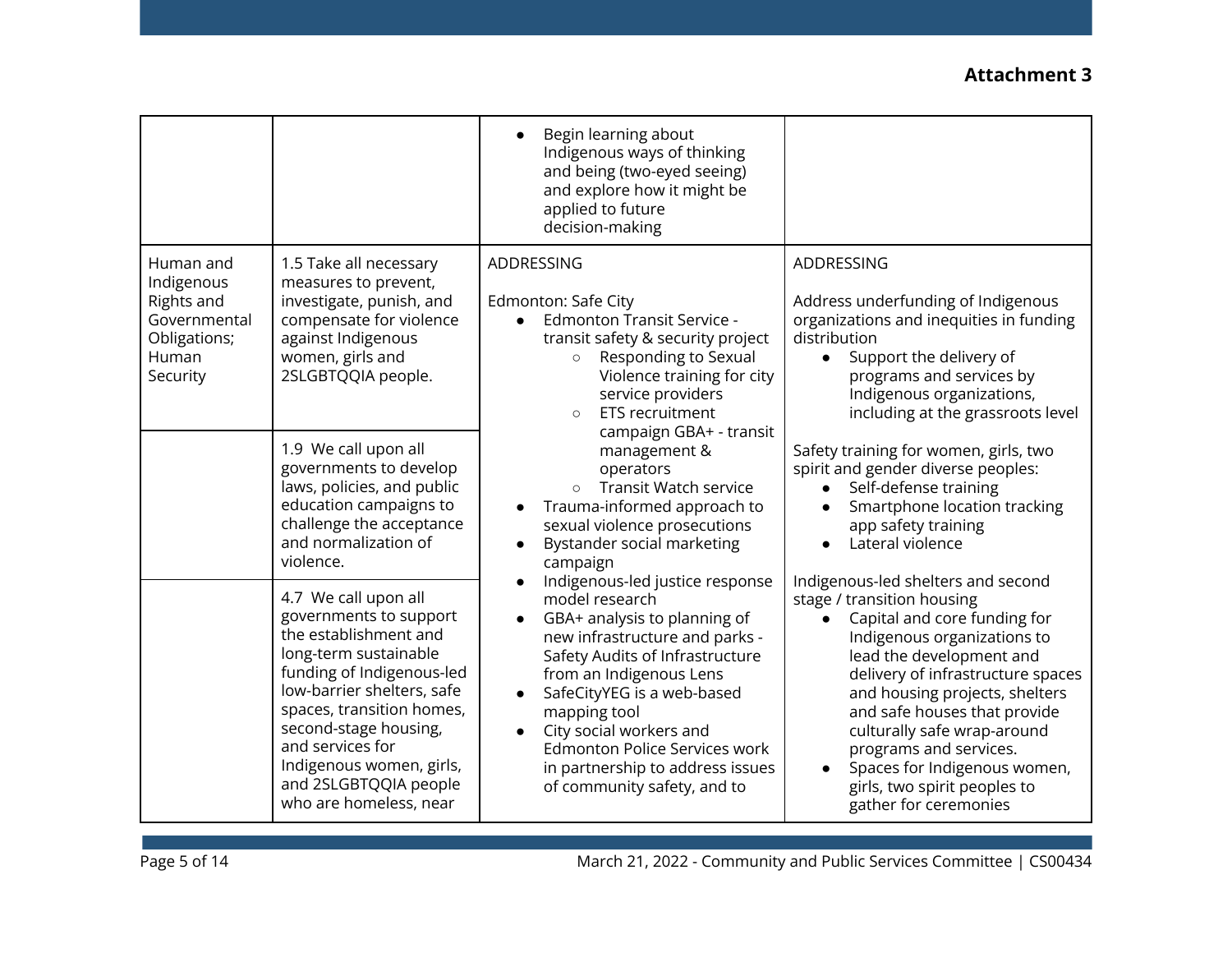|         | homeless, dealing with<br>food insecurity, or in<br>poverty, and who are<br>fleeing violence or have<br>been subjected to<br>sexualized violence and<br>exploitation. All<br>governments must<br>ensure that shelters,<br>transitional housing,<br>second-stage housing,<br>and services are<br>appropriate to cultural<br>needs, and available<br>wherever Indigenous<br>women, girls, and<br>2SLGBTQQIA people<br>reside. | address issues of high risk<br>domestic violence cases<br>Neighbourhood<br>$\circ$<br><b>Empowerment Teams</b><br>(NET)<br>Domestic Abuse High<br>$\circ$<br>Risk Team (DAHRT)<br>Community Outreach<br>$\circ$<br>Transit Team (COTT) -<br><b>Bent Arrow Traditional</b><br>healing society new in<br>town program<br>Body rub and adult<br>$\circ$<br>entertainment support<br>team - harm reduction<br>and physical safety<br>within licensed body<br>rub centres; two | Upgrades to emergency shelter<br>standards include culturally<br>appropriate services for<br>Indigenous peoples and an<br>anti-racist approach with a<br>focus on lived experience of<br>Indigenous women and<br>2SLGBTQQIA<br>Examples include Treaty 8<br>Family Reunification Centre,<br><b>MNA Community Hub</b><br>Implement the recommendations of the<br>Community Safety and Well-being Task<br>Force<br>Implement the Anti-racism Strategy |
|---------|-----------------------------------------------------------------------------------------------------------------------------------------------------------------------------------------------------------------------------------------------------------------------------------------------------------------------------------------------------------------------------------------------------------------------------|---------------------------------------------------------------------------------------------------------------------------------------------------------------------------------------------------------------------------------------------------------------------------------------------------------------------------------------------------------------------------------------------------------------------------------------------------------------------------|-----------------------------------------------------------------------------------------------------------------------------------------------------------------------------------------------------------------------------------------------------------------------------------------------------------------------------------------------------------------------------------------------------------------------------------------------------|
| Culture | 1.8 Specific and long-term<br>funding to create and<br>deliver prevention<br>programs, education, and<br>awareness campaigns<br>designed for Indigenous<br>communities and families<br>related to violence<br>prevention and<br>combating lateral<br>violence.<br>2.3 Ensure that all<br>Indigenous women, girls                                                                                                            | municipal enforcement<br>officers and a<br>community safety<br>liaison)<br>Funding/resources for Indigenous-led<br>programs and services to address all<br>forms of gender- and race-based<br>violence<br>Stabilize and support for harm<br>$\bullet$<br>reduction and transitions<br>through STREET (formerly<br>SNUG) and Indigenous Victims<br>of Homicide work                                                                                                        |                                                                                                                                                                                                                                                                                                                                                                                                                                                     |
|         | and 2SLGBTQQIA people<br>are provided with access<br>to their cultures and<br>languages in order to                                                                                                                                                                                                                                                                                                                         | Family and Community Support<br>Services Program funding<br>needed to support Indigenous<br>programming, life skills, healthy<br>relationships, mental health,                                                                                                                                                                                                                                                                                                            |                                                                                                                                                                                                                                                                                                                                                                                                                                                     |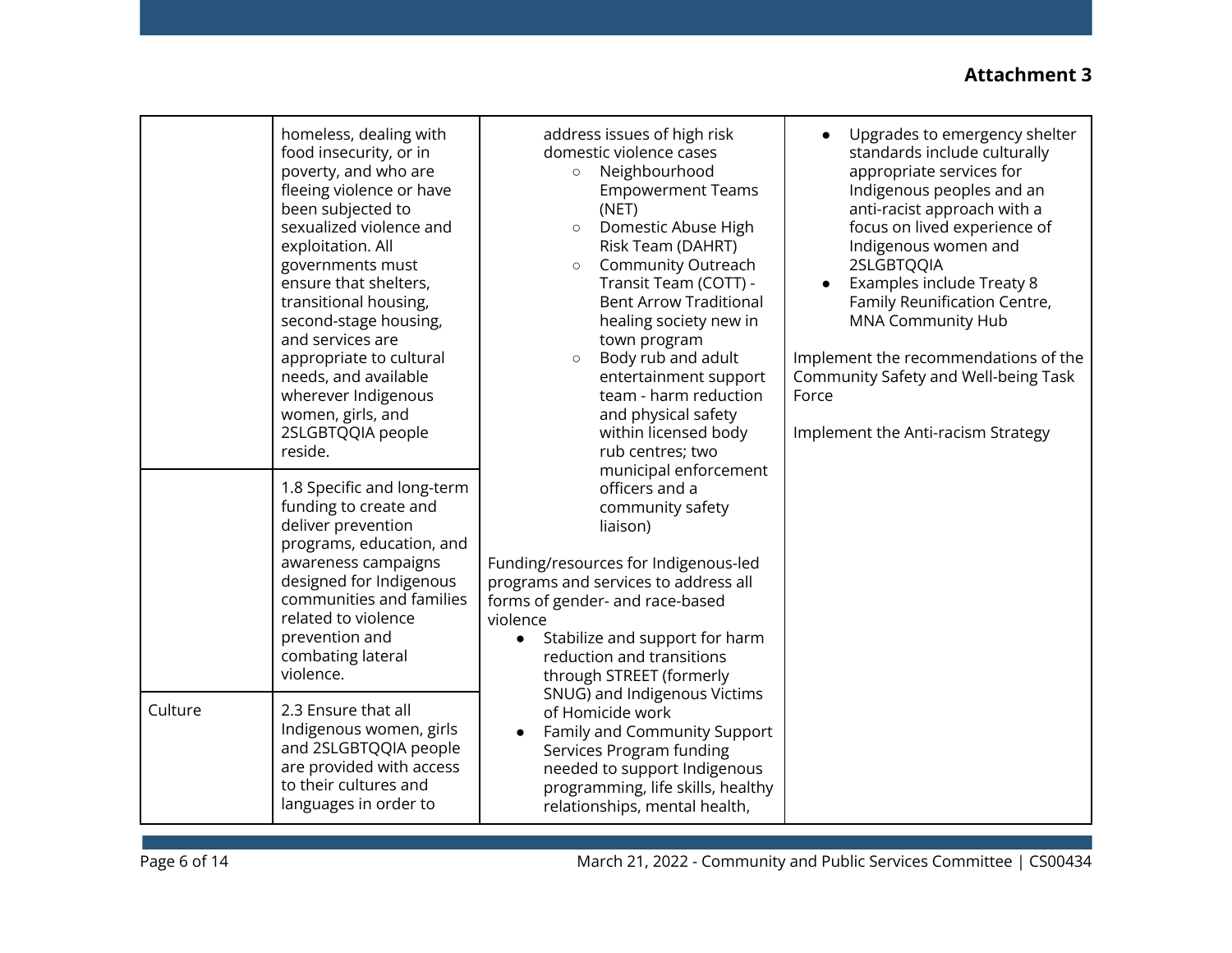|                        | restore, reclaim and<br>revitalize their cultures<br>and identities.                                                                                                                                                                                                                                                                                                                                                                                                                                                                                                                                                                                         | and mentorship for young<br>Indigenous women and<br>2SLGBTQQIA<br>Since 2017, the City of<br>Edmonton has funded the<br>Indigenous Artist Market<br>Collective project. Over a 5-year<br>period, the collective has grown<br>from three founding Indigenous<br>artists members to 75 artists.<br>Funding/resources for Indigenous-led<br>housing; development of the<br>Indigenous Housing Strategy<br>Aim to prioritize and/or<br>incentivize the development of<br>Indigenous-led affordable<br>housing projects in Edmonton<br>Support for housing projects<br>led by Niginan Housing<br>Ventures and Treaty 8 First<br>Nations of Alberta, Paul First<br>Nation, Metis Nation of Alberta,<br>and other Communities,<br>organizations, and Nations. |  |
|------------------------|--------------------------------------------------------------------------------------------------------------------------------------------------------------------------------------------------------------------------------------------------------------------------------------------------------------------------------------------------------------------------------------------------------------------------------------------------------------------------------------------------------------------------------------------------------------------------------------------------------------------------------------------------------------|--------------------------------------------------------------------------------------------------------------------------------------------------------------------------------------------------------------------------------------------------------------------------------------------------------------------------------------------------------------------------------------------------------------------------------------------------------------------------------------------------------------------------------------------------------------------------------------------------------------------------------------------------------------------------------------------------------------------------------------------------------|--|
| Health and<br>Wellness | 3.1 We call upon all<br>governments to ensure<br>that the rights to health<br>and wellness of<br>Indigenous Peoples, and<br>specifically of Indigenous<br>women, girls, and<br>2SLGBTQQIA people, are<br>recognized and protected<br>on an equitable basis.<br>3.4 We call upon all<br>governments to ensure<br>that all Indigenous<br>communities receive<br>immediate and necessary<br>resources, including<br>funding and support, for<br>the establishment of<br>sustainable, permanent,<br>no-barrier, preventative,<br>accessible, holistic,<br>wraparound services,<br>including mobile trauma<br>and addictions recovery<br>teams. We further direct |                                                                                                                                                                                                                                                                                                                                                                                                                                                                                                                                                                                                                                                                                                                                                        |  |
|                        | that trauma and<br>addictions treatment<br>programs be paired with<br>other essential services<br>such as mental health<br>services and sexual<br>exploitation and                                                                                                                                                                                                                                                                                                                                                                                                                                                                                           |                                                                                                                                                                                                                                                                                                                                                                                                                                                                                                                                                                                                                                                                                                                                                        |  |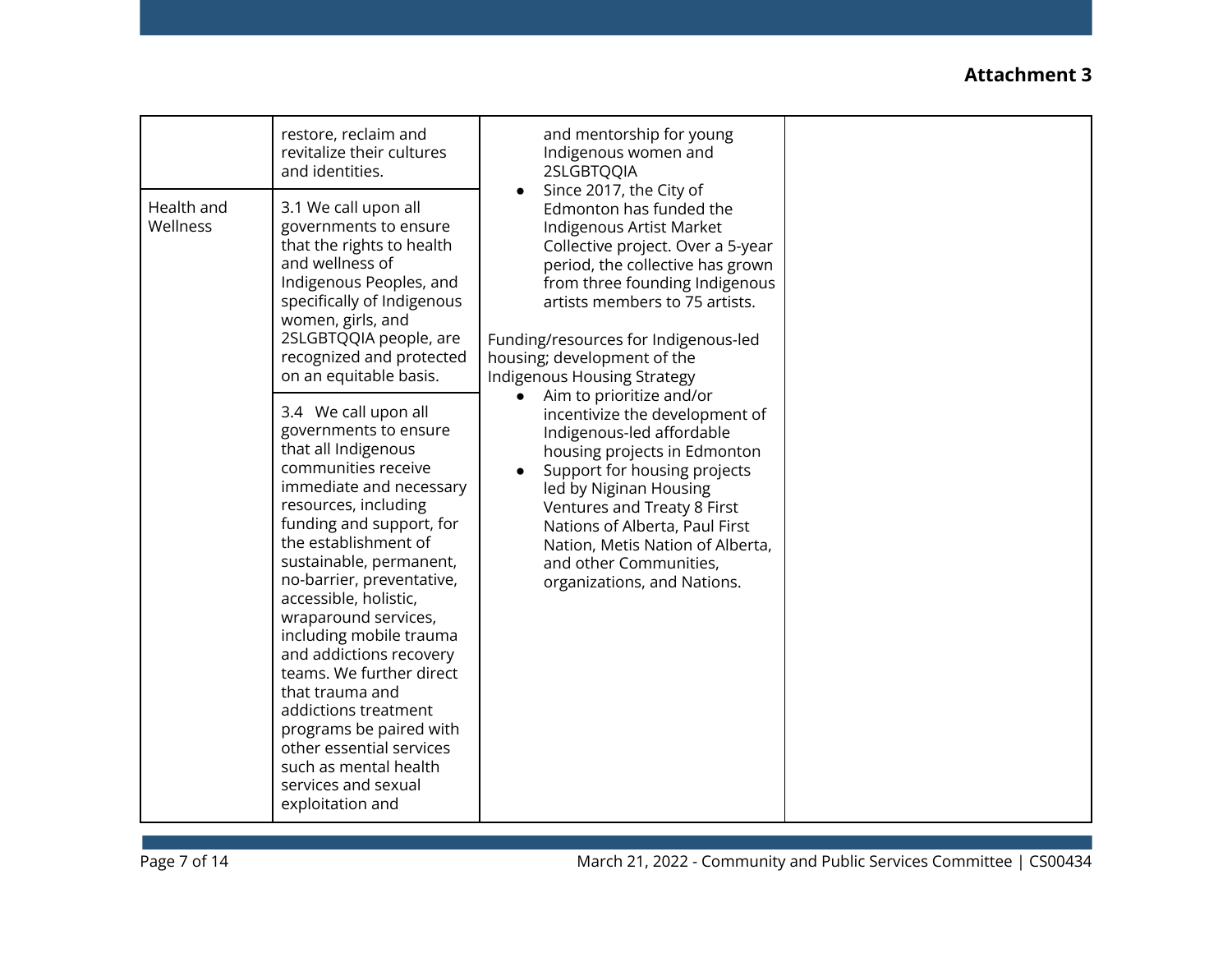|                       | trafficking services as they<br>relate to each individual<br>case of First Nations,<br>Inuit, and Métis women,<br>girls, and 2SLGBTQQIA<br>people.                                                                                                                                                                                                                                        |                                                                                                                                                                                                                                                  |                                                                                                                                                                                                                                                                                                                                   |
|-----------------------|-------------------------------------------------------------------------------------------------------------------------------------------------------------------------------------------------------------------------------------------------------------------------------------------------------------------------------------------------------------------------------------------|--------------------------------------------------------------------------------------------------------------------------------------------------------------------------------------------------------------------------------------------------|-----------------------------------------------------------------------------------------------------------------------------------------------------------------------------------------------------------------------------------------------------------------------------------------------------------------------------------|
| <b>Human Security</b> | 4.1 Uphold the social and<br>economic rights of<br>Indigenous women, girls<br>and 2SLGBTQQIA people<br>by ensuring that<br>Indigenous peoples have<br>services and<br>infrastructure that meet<br>their social and economic<br>needs. All governments<br>must immediately ensure<br>that Indigenous peoples<br>have access to safe<br>housing, clean drinking<br>water and adequate food. | ADDRESSING<br>Development of an Indigenous Housing<br>Strategy for the City of Edmonton<br>Development of an Indigneous-led<br>shelter                                                                                                           | ADDRESSING<br>Implementation of an Indigenous<br>Housing Strategy for the City of<br>Edmonton<br>Development and implementation of an<br>Indigneous-led shelter                                                                                                                                                                   |
| <b>Human Security</b> | 4.3 Support programs<br>and services for<br>Indigenous women, girls<br>and 2SLGBTQQIA people<br>in the sex industry to<br>promote their safety and<br>security.                                                                                                                                                                                                                           | ADDRESSING<br>Continue City support for<br><b>STREET - Creating Hope Society</b><br><b>Community Outreach Transit</b><br>Team<br>Body Rub and Adult<br><b>Entertainment Support Team</b><br>Neighbourhood empowerment<br>team - City of Edmonton | ADDRESSING<br>Stabilize Core funding for:<br>STREET Program, Inner City<br>Victims of Homicide group for<br>families that have lost loved<br>ones - Creating Hope Society<br>SACE - Wîwîp'son Healing -<br>Sexual Trauma Circle<br>IAAW - Building Our Bundle<br>program, Healthy Relationships,<br>and Justice Systems Navigator |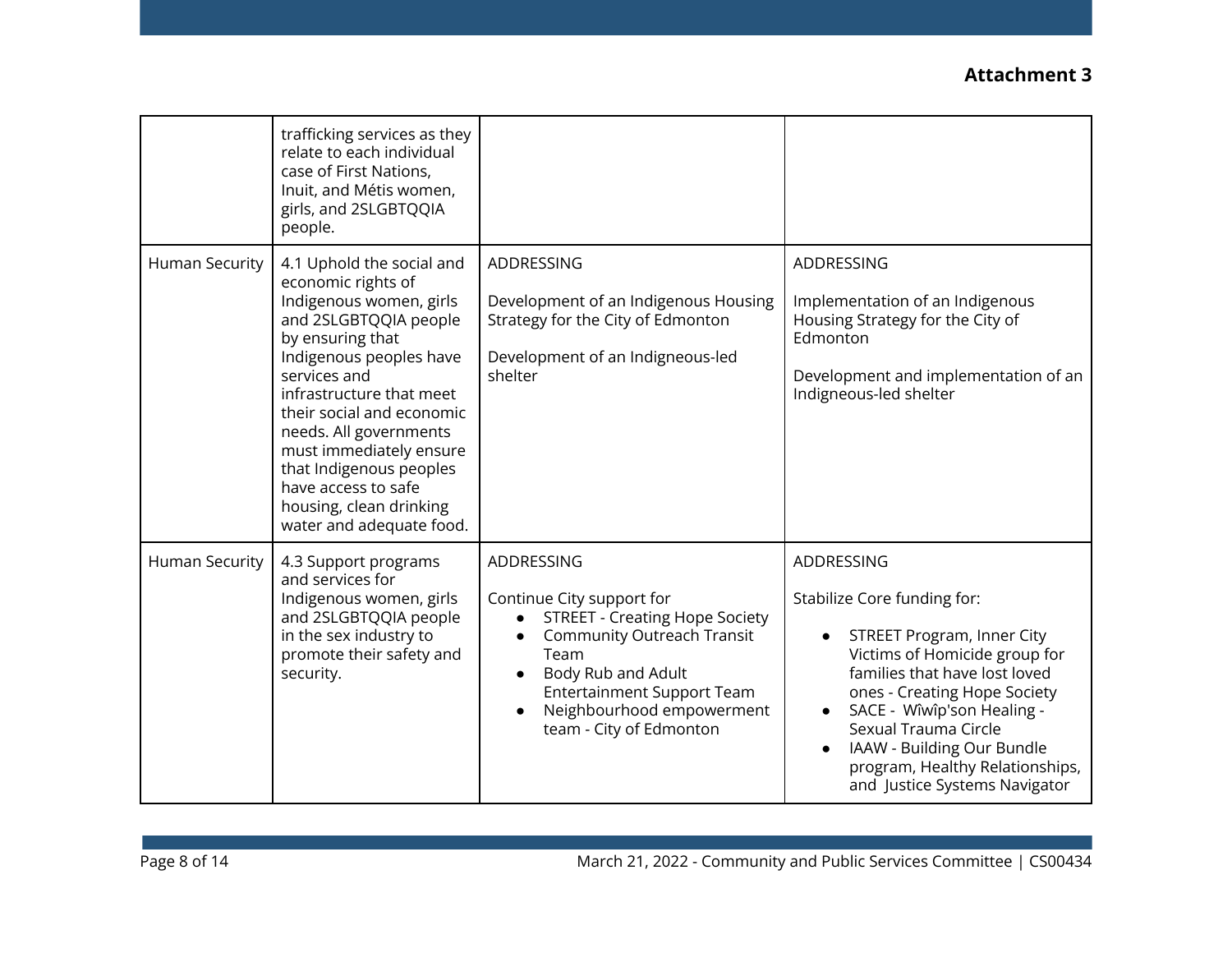|                       |                                                                                                                                                                                                                                                                                                                                                                                                                                                                                                                                                                                                                                                                                                                                                                                                      |                                                                                                                                                                                                                                                                                                                                                                                                                                                                                                                                                                                                                                                                                                                                                                                                                                                               | to help Indigenous women<br>navigate the justice system.<br>Other programs as they are<br>identified                                                                                                                                                                                                                                                                                                                                                                                                                                                                                                                                                                                                                                                                                                                                                                                                                                                      |
|-----------------------|------------------------------------------------------------------------------------------------------------------------------------------------------------------------------------------------------------------------------------------------------------------------------------------------------------------------------------------------------------------------------------------------------------------------------------------------------------------------------------------------------------------------------------------------------------------------------------------------------------------------------------------------------------------------------------------------------------------------------------------------------------------------------------------------------|---------------------------------------------------------------------------------------------------------------------------------------------------------------------------------------------------------------------------------------------------------------------------------------------------------------------------------------------------------------------------------------------------------------------------------------------------------------------------------------------------------------------------------------------------------------------------------------------------------------------------------------------------------------------------------------------------------------------------------------------------------------------------------------------------------------------------------------------------------------|-----------------------------------------------------------------------------------------------------------------------------------------------------------------------------------------------------------------------------------------------------------------------------------------------------------------------------------------------------------------------------------------------------------------------------------------------------------------------------------------------------------------------------------------------------------------------------------------------------------------------------------------------------------------------------------------------------------------------------------------------------------------------------------------------------------------------------------------------------------------------------------------------------------------------------------------------------------|
| <b>Human Security</b> | 4.2 We call upon all<br>governments to recognize<br>Indigenous Peoples' right<br>to self-determination in<br>the pursuit of economic<br>social development. All<br>governments must<br>support and resource<br>economic and social<br>progress and<br>development on an<br>equitable basis, as these<br>measures are required to<br>uphold the human<br>dignity, life, liberty, and<br>security of Indigenous<br>women, girls, and<br>2SLGBTQQIA people. All<br>governments must<br>support and resource<br>community-based<br>supports and solutions<br>designed to improve<br>social and economic<br>security, led by<br>Indigenous women, girls,<br>and 2SLGBTQQIA people.<br>This support must come<br>with long-term,<br>sustainable funding<br>designed to meet the<br>needs and objectives as | ADDRESSING<br>Indigenous Procurement<br><b>Strategy Framework</b><br>development<br>Urban Reserve Strategy -<br>Approved by City Council in<br>June 2021<br>Fund/resource financial<br>empowerment and literacy<br>programs and initiatives<br>O EMPOWERU<br>Funding for the Indigenous<br><b>Artist Market Collective</b><br>Create an awareness campaign<br>for Edmonton Indigenous<br>Employees Resource Network -<br>continue and enhance work<br>already underway<br>Create and develop an<br>$\bullet$<br>employee support process that<br>connects Indigenous employees<br>to elders in their community as<br>requested<br>Create a list of Indigenous<br>$\bullet$<br>community based health and<br>wellness resources<br>Understand and articulate the<br>Indigenous employee<br>experience.<br>Promote employment<br>opportunities with the City by | ADDRESSING<br><b>Education and Training</b><br>Work with other orders of<br>government and Indigenous<br>organizations to offer<br>mentorship and work<br>experience for Indigenous<br>women, girls, and 2SLGBTQQIA<br>Create resources to support<br>career conversations and<br>succession planning for<br>Indigenous staff (supplement to<br>existing Enabling Conversations<br>tools and resources)<br>Support People Leaders in<br>having conversations with<br>Indigenous employees during<br>recruitment/onboarding/develo<br>pment/engagement through<br>tools and resources that create<br>meaningful conversations<br>Review onboarding process and<br>$\bullet$<br>practices to include Indigenous<br>information and Indigneous lens<br>Host Indigenous community<br>networking event(s) - Internal<br>staff. Speaker and networking<br>event with Indigenous<br>theme/topic.<br>Enhance Indigenous Internship<br>Program. Develop formalized |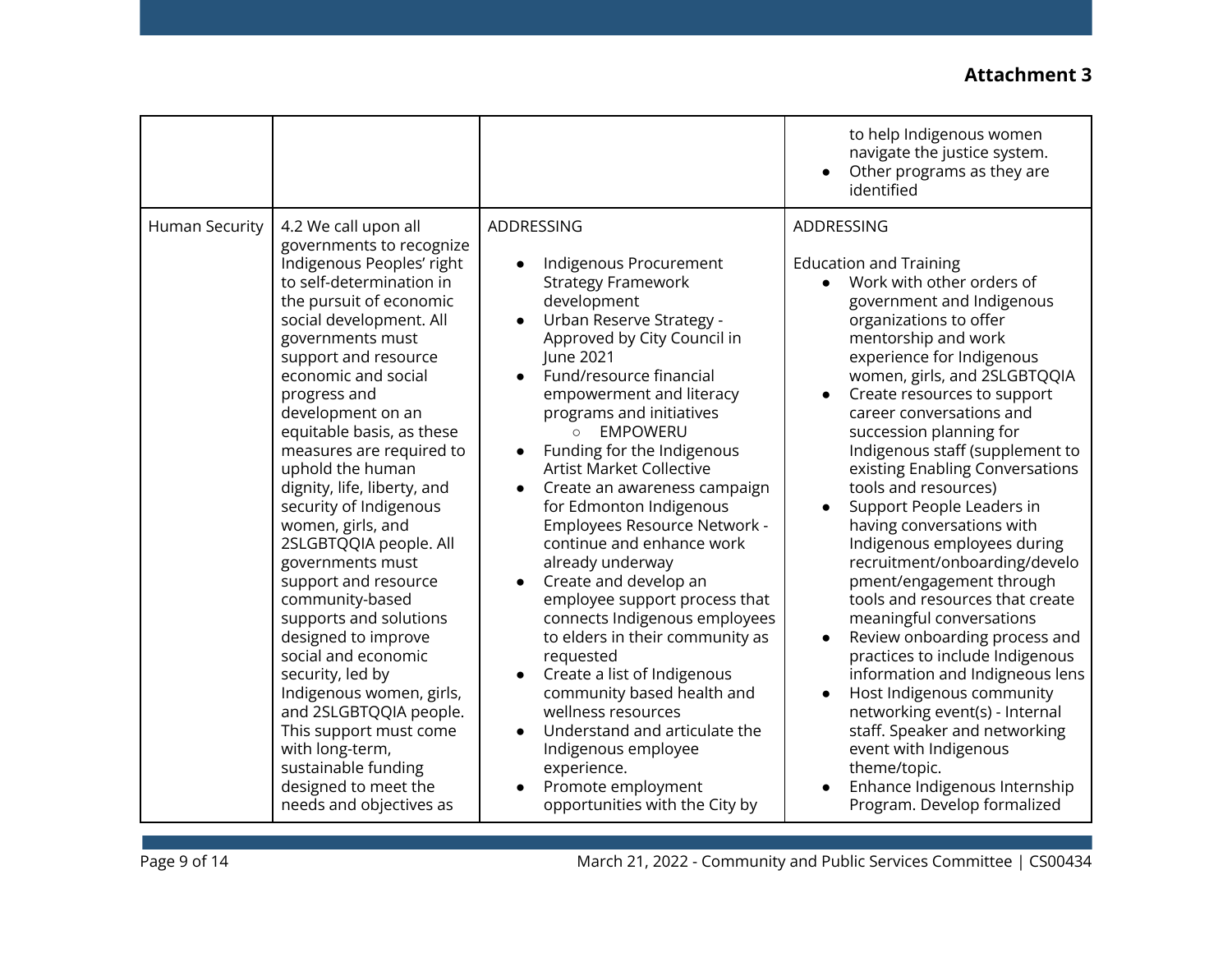| defined by Indigenous<br>Peoples and<br>communities.<br>$\bullet$<br>4.4 We call upon all<br>governments to provide<br>supports and resources<br>for educational, training,<br>and employment<br>opportunities for all<br>Indigenous women, girls,<br>and 2SLGBTQQIA people.<br>These programs must be<br>available within all<br>Indigenous communities.<br>$\bullet$<br>$\bullet$ | working with area educational<br>institutions and through<br>Indigenous specific publications<br>Participate in external<br>groups/communities of practice<br>to share/learn about human<br>resources programs and<br>services for Indigenous peoples<br>(eg. training, recruitment,<br>discrimination, retention)<br>Develop a targeted<br>communication plan for<br>Indigenous employees to<br>promote existing health and<br>wellness resources<br>Review, update, and refresh<br>existing Indigenous resources<br>webpage<br>Design tools/strategies to<br>gather feedback from<br>Indigenous employees on their<br>experience (journey mapping,<br>custom survey, collect stories,<br>etc)<br>Review the hiring practices and | letter of understanding with<br>unions to support programs<br>and increase participation<br>Create resources for People<br>Leaders to better understand<br>Indigenous recruitment and<br>value of Indigenous employees<br>Create an internal development<br>rotation program for Indigenous<br>employees<br>Develop/enhance mentorship<br>program for Indigenous<br>employees (collaborate with<br>Talent Outreach program and<br>explore expansion)<br>Enhance and support a career<br>coaching program (or enhance<br>existing services) including an<br>Indigenous focus<br>Develop and create an<br>$\bullet$<br>Indigenous leadership circle<br>Design alternative consultation<br>$\bullet$<br>process to include Indigenous<br>lens and training<br>Create and enhance metrics on |
|-------------------------------------------------------------------------------------------------------------------------------------------------------------------------------------------------------------------------------------------------------------------------------------------------------------------------------------------------------------------------------------|------------------------------------------------------------------------------------------------------------------------------------------------------------------------------------------------------------------------------------------------------------------------------------------------------------------------------------------------------------------------------------------------------------------------------------------------------------------------------------------------------------------------------------------------------------------------------------------------------------------------------------------------------------------------------------------------------------------------------------|------------------------------------------------------------------------------------------------------------------------------------------------------------------------------------------------------------------------------------------------------------------------------------------------------------------------------------------------------------------------------------------------------------------------------------------------------------------------------------------------------------------------------------------------------------------------------------------------------------------------------------------------------------------------------------------------------------------------------------------------------------------------------------------|
|-------------------------------------------------------------------------------------------------------------------------------------------------------------------------------------------------------------------------------------------------------------------------------------------------------------------------------------------------------------------------------------|------------------------------------------------------------------------------------------------------------------------------------------------------------------------------------------------------------------------------------------------------------------------------------------------------------------------------------------------------------------------------------------------------------------------------------------------------------------------------------------------------------------------------------------------------------------------------------------------------------------------------------------------------------------------------------------------------------------------------------|------------------------------------------------------------------------------------------------------------------------------------------------------------------------------------------------------------------------------------------------------------------------------------------------------------------------------------------------------------------------------------------------------------------------------------------------------------------------------------------------------------------------------------------------------------------------------------------------------------------------------------------------------------------------------------------------------------------------------------------------------------------------------------------|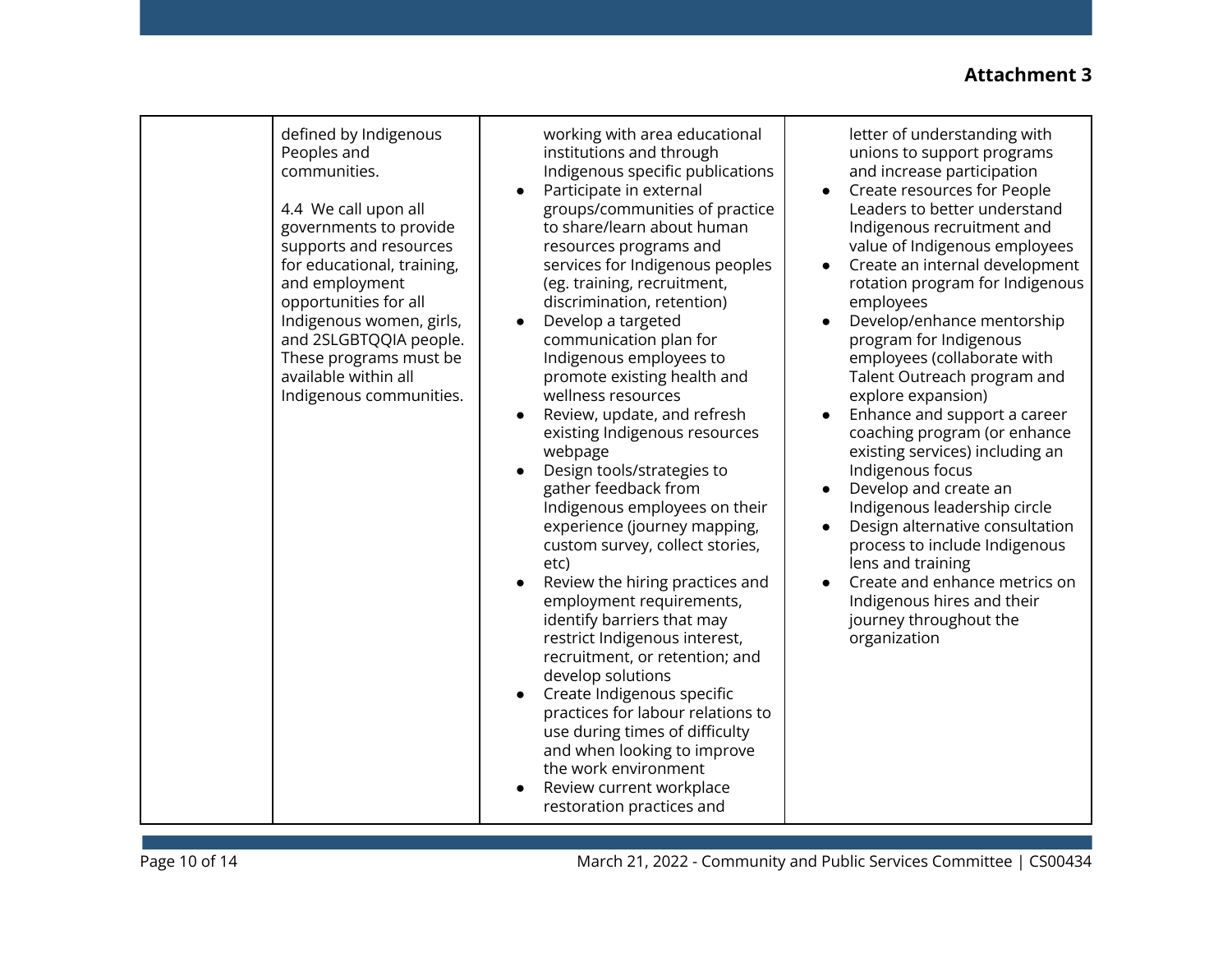|         |                                                                                                                                                                                                                               | enhance education with<br>tools/resources that come from<br>the Indigenous community                                                                                                                                                                                                                                                                                                                                                                                                                                                                                                                                                                                                                                                                                                                                                                                                                                                                                        |                                                                                                                                                                                                                                                                                                                                                                                                                                                                        |
|---------|-------------------------------------------------------------------------------------------------------------------------------------------------------------------------------------------------------------------------------|-----------------------------------------------------------------------------------------------------------------------------------------------------------------------------------------------------------------------------------------------------------------------------------------------------------------------------------------------------------------------------------------------------------------------------------------------------------------------------------------------------------------------------------------------------------------------------------------------------------------------------------------------------------------------------------------------------------------------------------------------------------------------------------------------------------------------------------------------------------------------------------------------------------------------------------------------------------------------------|------------------------------------------------------------------------------------------------------------------------------------------------------------------------------------------------------------------------------------------------------------------------------------------------------------------------------------------------------------------------------------------------------------------------------------------------------------------------|
| Culture | 2.1 Acknowledge,<br>recognize, and protect the<br>rights of Indigenous<br>Peoples to their cultures<br>and languages as<br>constitutionally protected<br>inherent rights.                                                     | <b>RESURGENCE</b><br>The City of Edmonton's Indigenous<br>Framework, the Accord and<br>Declaration, established<br>memorandums of understanding, and<br>efforts in consultation and engagement<br>with Indigenous communities, will help<br>guide the City through the process of<br>acknowledgment, recognition, and<br>protection of Indigenous cultures,<br>languages, ceremonies, and rights.<br>Current Indigenous Knowledge<br>Committees:<br>Indigenous Ward naming,<br>$\bullet$<br><b>Oliver Community League</b><br>renaming, and Government<br>Centre LRT station renaming<br>and others<br>Indigenous Framework Circle of<br>Elders, Knowledge Keepers and<br>Matriarchs<br>Currently funding Indigenous arts and<br>culture through the Indigenous Artist in<br>Residence program and the Indigenous<br>Art Market Collective.<br>The Anti-racism Advisory Committee<br>and the City of Edmonton are currently<br>bringing forward an Anti-racism<br>Strategy. | <b>RESURGENCE</b><br>Plans<br>Implement the Indigenous<br>$\bullet$<br>Framework commitments<br>Implement actions to address<br>the Missing and Murdered                                                                                                                                                                                                                                                                                                               |
| Culture | 2.2 Recognize Indigenous<br>languages as official<br>languages, with the same<br>status, recognition, and<br>protection provided to<br>French and English.                                                                    |                                                                                                                                                                                                                                                                                                                                                                                                                                                                                                                                                                                                                                                                                                                                                                                                                                                                                                                                                                             | Indigenous Women, Grils and<br>2SLGBTQQIA Calls for Justice<br>Develop and implement a<br>response plan to the TRC Calls<br>to Action<br>Adopt and implement the<br>principles of The United Nations<br>Declaration on the Rights of<br>Indigenous Peoples<br>Language<br>Fund and support Indigenous<br>$\bullet$<br>language programs in<br>Edmonton<br>Fund and support Indigneous<br>$\bullet$<br>naming practices for City<br>facilities, roads, parks, and other |
| Culture | 2.3 Ensure that all<br>Indigenous women, girls<br>and 2SLGBTQQIA people<br>are provided with access<br>to their cultures and<br>languages in order to<br>restore, reclaim and<br>revitalize their cultures<br>and identities. |                                                                                                                                                                                                                                                                                                                                                                                                                                                                                                                                                                                                                                                                                                                                                                                                                                                                                                                                                                             |                                                                                                                                                                                                                                                                                                                                                                                                                                                                        |
| Culture | 2.4 Provide the resources<br>required to preserve<br>knowledge by digitizing<br>interviews with<br>Knowledge Keepers and<br>language speakers.<br>Support community-led<br>Indigenous language and                            |                                                                                                                                                                                                                                                                                                                                                                                                                                                                                                                                                                                                                                                                                                                                                                                                                                                                                                                                                                             | infrastructure<br>Work with partners and Elders<br>$\bullet$<br>to ensure that Indigenous<br>women, girls, and 2SLGBTQQIA<br>have access to language<br>learning and naming practices                                                                                                                                                                                                                                                                                  |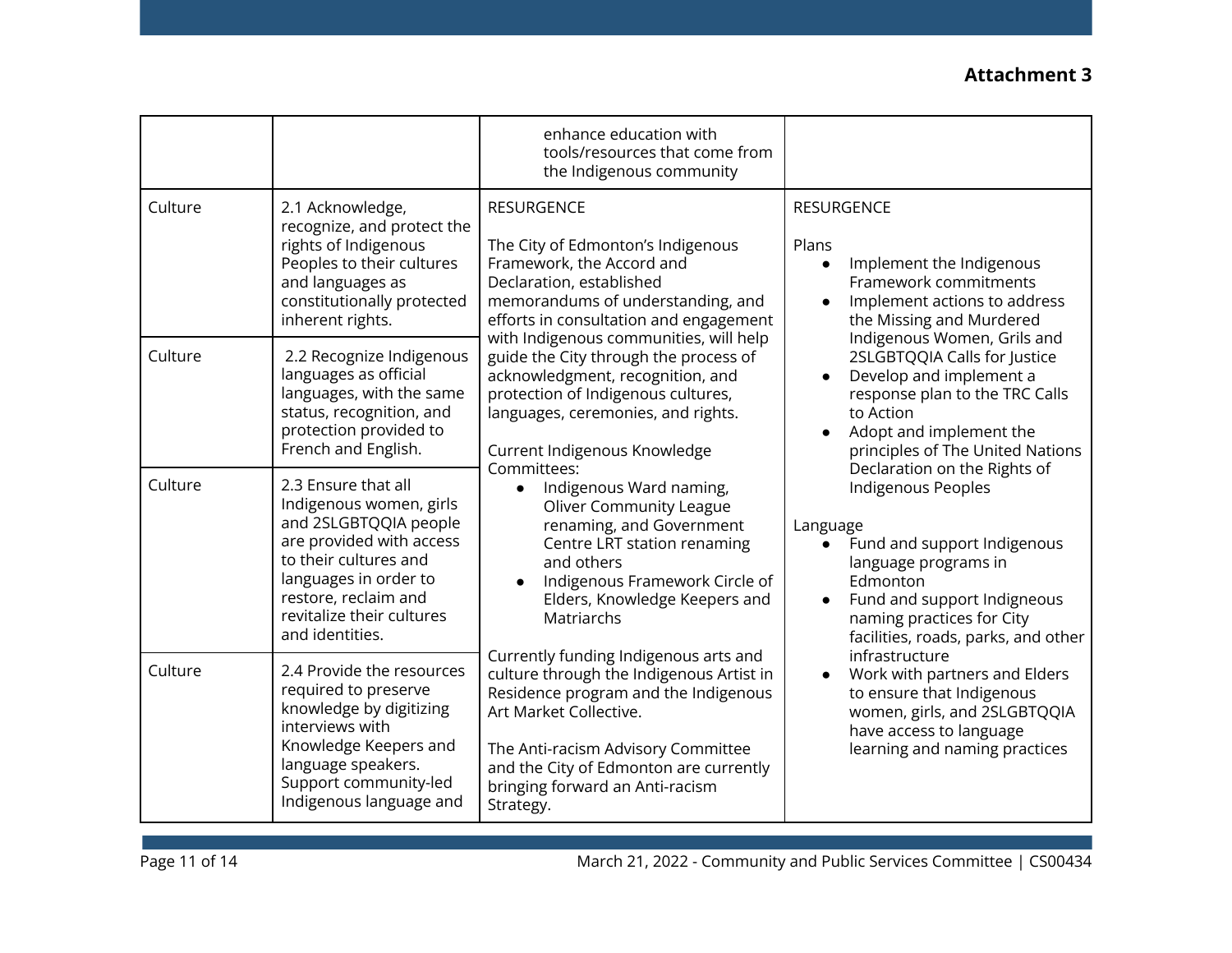|         | cultural programs<br>through permanent,<br>no-barrier funding and<br>resources.                                                                                                                  |                                                                                                                                                                                                                         | Capital Funding/resources for<br>Indigenous cultural centres/spaces such<br>as:<br>Kihciy Askiy<br>Indigenous Culture and<br><b>Wellness Centre</b>                                                                                                                                                                                                                                |
|---------|--------------------------------------------------------------------------------------------------------------------------------------------------------------------------------------------------|-------------------------------------------------------------------------------------------------------------------------------------------------------------------------------------------------------------------------|------------------------------------------------------------------------------------------------------------------------------------------------------------------------------------------------------------------------------------------------------------------------------------------------------------------------------------------------------------------------------------|
| Culture | 2.5 Create a permanent<br>fund supporting<br>Indigenous-led initiatives<br>for Indigenous<br>individuals, families, and<br>communities to access<br>cultural knowledge.                          |                                                                                                                                                                                                                         | Missing and Murdered<br>Indigenous Women, Grils and<br>2SLGBTQQIA Alberta Avenue<br>Park<br>Kinsmen park space for<br>ceremony and land-based<br>experiential learning for<br>Indigenous gender and<br>sexuality-diverse youth<br>Esquao Resilience Centre<br>Identify and support opportunities to<br>share positive stories and storytelling<br>about and by Indigenous peoples. |
| Culture | 2.6 Develop and<br>implement an<br>Anti-Racism and<br>Anti-Sexism National<br>Action Plan to end racist<br>and sexualized<br>stereotypes of Indigenous<br>women, girls and<br>2SLGBTQQIA people. |                                                                                                                                                                                                                         |                                                                                                                                                                                                                                                                                                                                                                                    |
| Culture | 2.7 Fund Indigenous-led<br>initiatives to improve the<br>representation of<br>Indigenous Peoples in<br>media and pop culture.                                                                    |                                                                                                                                                                                                                         |                                                                                                                                                                                                                                                                                                                                                                                    |
| Culture | 2.6 We call upon all<br>governments to educate<br>their citizens about, and<br>to confront and eliminate,<br>racism, sexism,<br>homophobia, and<br>transphobia. To<br>accomplish this, the       | AWARENESS<br>Diversity and Inclusion training<br>programs for City employees<br>Anti-racism Strategy and The<br>$\bullet$<br>Art of Inclusion: Our Diversity<br>and Inclusion Framework -<br>training videos, inclusion | AWARENESS<br>A training strategy to be developed to<br>address Trauma Informed Training and<br>Mandatory Indigenous awareness<br>training specifically on topic and<br>realities of Indigenous women, girls and<br>2SLGBTQQIA to include:                                                                                                                                          |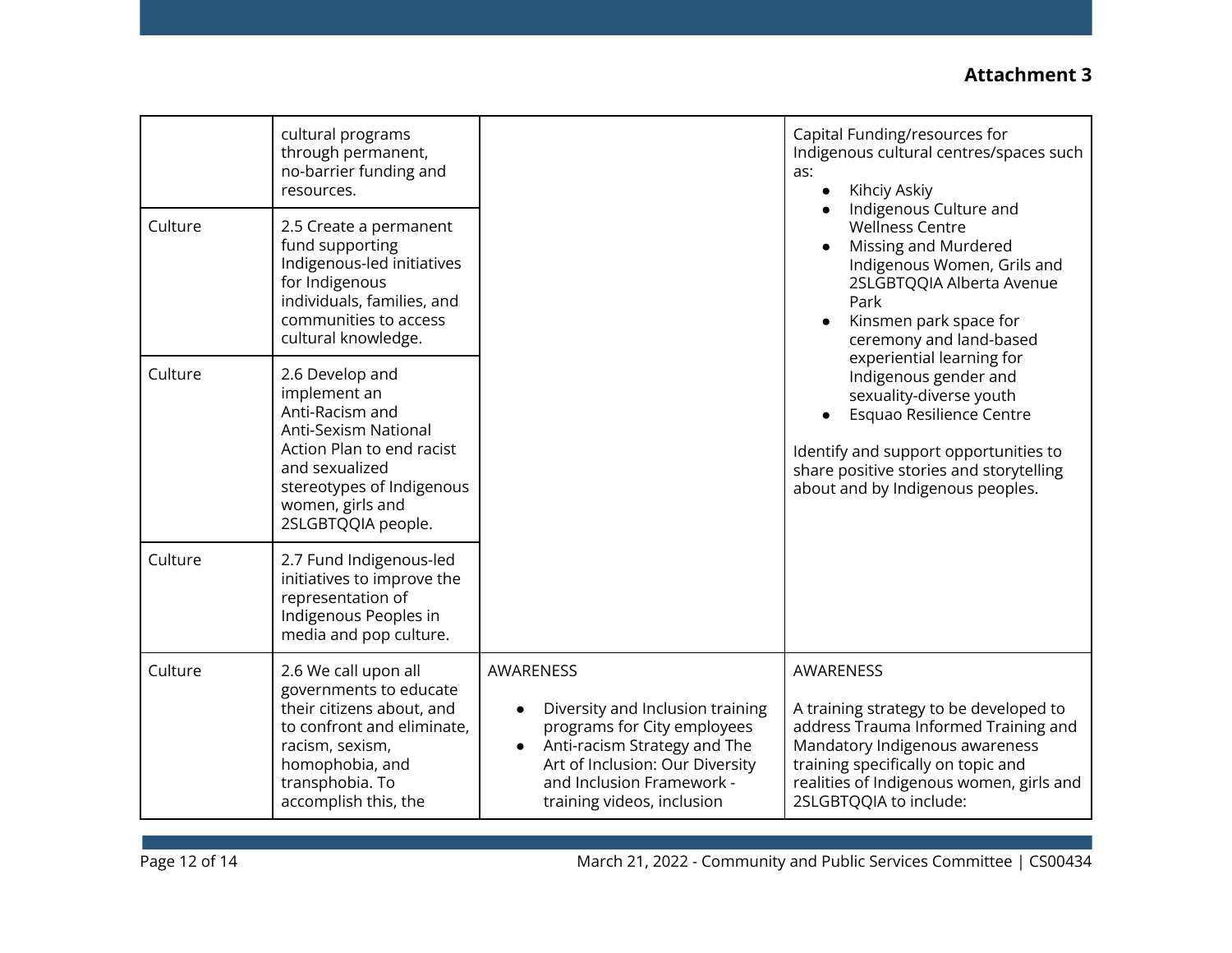| federal government, in<br>partnership with<br>Indigenous Peoples and<br>provincial and territorial<br>governments, must<br>develop and implement<br>an Anti-Racism and Anti<br><b>Sexism National Action</b><br>Plan to end racist and<br>sexualized stereotypes of<br>Indigenous women, girls,<br>and 2SLGBTQQIA people.<br>The plan must target the<br>general public as well as<br>public services. | moments, webinars, guides,<br>events, information sessions,<br>workshops, courses, etc.<br>Inclusion moments<br>$\circ$<br>guide<br>Contributing to our<br>$\circ$<br>respectful and inclusive<br>workplace<br>Diversity and Ourselves<br>$\circ$<br>Foundations of Diversity<br>$\circ$<br>and Inclusion<br>Inclusive Language<br>$\circ$<br>Workshop<br>Introduction to<br>$\circ$<br>Anti-Racism<br><b>Public Education / Awareness</b><br>Campaigns<br>Profile, participate, and support<br>$\bullet$<br>local grassroots awareness and<br>education efforts by Indigenous<br>organizations and groups such<br>as (events - marches, convoys,<br>walks, vigils, installations in<br>public spaces and parks):<br>Moose Hide Campaign<br>$\circ$<br>Day<br>Red Dress Day march<br>$\circ$<br>Sisters in Spirit Day<br>$\circ$<br>vigils<br><b>Women's Memorial</b><br>$\circ$<br>Walk<br>Walk a Mile in a Ribbon<br>$\circ$<br>Skirt<br>Okîsikow (Angel) Way<br>$\circ$<br>annual walk | Mayor and Council<br>$\bullet$<br>All levels of City Administration<br>(leaders, management, service<br>providers)<br>Any recipient of a City issued<br>permit and license for the<br>development, construction and<br>use of all commercial, industrial,<br>institutional or residential<br>properties and buildings (e.g.<br>taxi drivers, landlords, etc)<br>Support alignments with the<br>Anti-racism Strategy<br>Indigenous Framework suite of<br>educational opportunities<br>• lunch and learns/speakers<br>panels, toolkits, videos, etc.<br><b>Review Hiring Manager</b><br>$\bullet$<br>Certification to include outreach<br>recruitment and unconscious<br>bias training<br>Create list/learning calendar for<br>$\bullet$<br>learning opportunities (ongoing<br>internal City curriculum- once<br>developed)<br>Develop a workshop on working<br>with an Indigenous Worldview<br>(collaboration and consultation<br>styles).<br>Opportunities identified through the<br>National Inquiry and community<br>conversations:<br>GBA+ - develop an Indigenous<br>$\bullet$<br>specific gender based analysis<br>toolkit to challenge biases on |
|--------------------------------------------------------------------------------------------------------------------------------------------------------------------------------------------------------------------------------------------------------------------------------------------------------------------------------------------------------------------------------------------------------|-------------------------------------------------------------------------------------------------------------------------------------------------------------------------------------------------------------------------------------------------------------------------------------------------------------------------------------------------------------------------------------------------------------------------------------------------------------------------------------------------------------------------------------------------------------------------------------------------------------------------------------------------------------------------------------------------------------------------------------------------------------------------------------------------------------------------------------------------------------------------------------------------------------------------------------------------------------------------------------------|--------------------------------------------------------------------------------------------------------------------------------------------------------------------------------------------------------------------------------------------------------------------------------------------------------------------------------------------------------------------------------------------------------------------------------------------------------------------------------------------------------------------------------------------------------------------------------------------------------------------------------------------------------------------------------------------------------------------------------------------------------------------------------------------------------------------------------------------------------------------------------------------------------------------------------------------------------------------------------------------------------------------------------------------------------------------------------------------------------------------------------------------------------|
|--------------------------------------------------------------------------------------------------------------------------------------------------------------------------------------------------------------------------------------------------------------------------------------------------------------------------------------------------------------------------------------------------------|-------------------------------------------------------------------------------------------------------------------------------------------------------------------------------------------------------------------------------------------------------------------------------------------------------------------------------------------------------------------------------------------------------------------------------------------------------------------------------------------------------------------------------------------------------------------------------------------------------------------------------------------------------------------------------------------------------------------------------------------------------------------------------------------------------------------------------------------------------------------------------------------------------------------------------------------------------------------------------------------|--------------------------------------------------------------------------------------------------------------------------------------------------------------------------------------------------------------------------------------------------------------------------------------------------------------------------------------------------------------------------------------------------------------------------------------------------------------------------------------------------------------------------------------------------------------------------------------------------------------------------------------------------------------------------------------------------------------------------------------------------------------------------------------------------------------------------------------------------------------------------------------------------------------------------------------------------------------------------------------------------------------------------------------------------------------------------------------------------------------------------------------------------------|